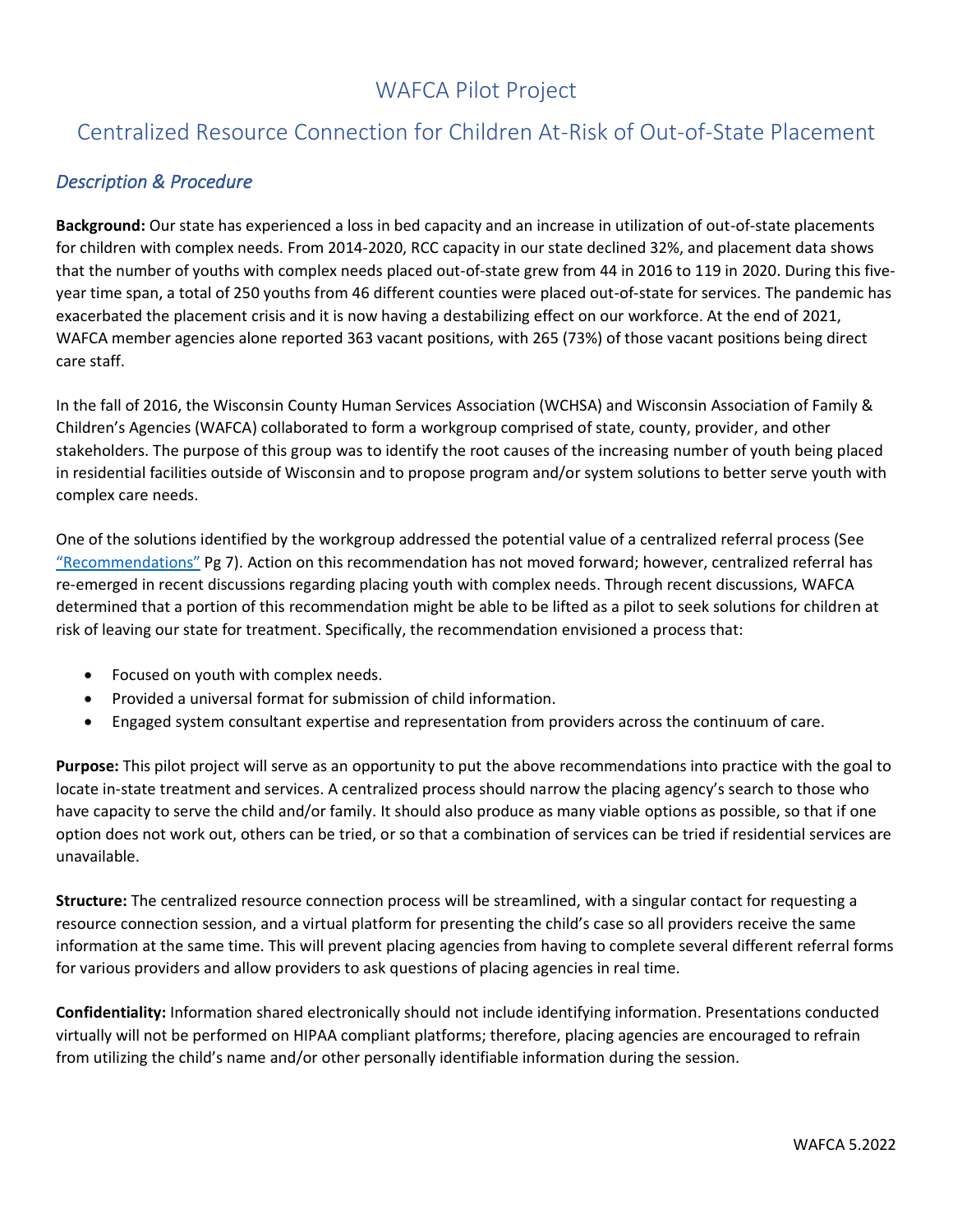**Participants:** To be successful, we will need to draw on the full continuum of providers – from those serving children and families in home, to those licensing foster homes, to those operating group homes, and/or residential care centers. Multiple members from the placing agency, such as the child's primary caseworker, a supervisor/manager, the county CCS worker/supervisor, and/or the foster care coordinator, will be needed as well, to ensure options explored can continue to be discussed amongst decision-makers following the session.

**Goal:** The goal of each session will be to have all possible treatment options identified for the child, and to equip the placing agency with contact information for the identified options so they can follow-up with those agencies specifically to coordinate the child's care.

## **PROCESS**

Resource connection sessions will be held on Tuesday, Wednesday, and Thursday mornings from 8am-8:45am via Zoom. One child will be presented each session.

Placing agencies and provider agencies wishing to participate in the resource connection process must review and agree to the terms outlined in the [Memorandum of Understanding](https://wafca.memberclicks.net/assets/docs/Resource_Connection/Memorandum%20of%20Understanding.pdf) (MOU).

- *Providers* should email this form along with agency contacts (those who will attend the connection sessions) to [connect@wafca.org](mailto:connect@wafca.org) to be added to the provider list serv.
- *Placing agencies* requesting a connection session must submit the MOU to **connect@wafca.org** and complete the [Request Form](https://forms.office.com/Pages/ResponsePage.aspx?id=JtEh7CP8CUy4GmiJXGDLNkujW9bcHphEt14HLqpd9R1UNUszOU9QSFIyNTJCTklXOEpIMjE4WkRVUi4u) for the session to be scheduled.

Following receipt of the information *from a provider*, WAFCA staff will add the agency's contact(s) to the provider list serv and begin including the contacts in connection session announcements.

Following receipt of the information *from a placing agency*, WAFCA staff will review the information for completeness.

- If complete, WAFCA will schedule the child for the next available session (unless the placing agency notes a specific day will not work for them), notify all placing agency staff of the day/time identified, and provide the Zoom link and Presentation Outline.
- If incomplete, WAFCA will request the missing information from the sender.

Announcements and reminders regarding upcoming sessions will be sent via email to the provider list serv. Announcements will contain the information provided by the placing agency *[County/tribe seeking placement; Child specific information: Age, gender (how he/she/they identify), case type (CHIPS, JIPS, Delinquency), current residence (home, relative, foster home, group home, shelter, residential care center, etc.), and relevant diagnostic, cognitive/developmental functioning, and/or significant medical needs; a description of the child/youth's support system]* so that individual providers can make an informed decision regarding their participation in the session.

**During the session:** WAFCA staff will review the ground rules for the session. Placing agencies will then utilize the Presentation Outline to share information about the child.

- Provider agencies will be allowed to ask questions and share how they may be able to support the child and/or family.
- ALL POTENTIAL SERVICE OPTIONS SHOULD BE PROVIDED PRIOR TO THE END OF THE SESSION. A combination of services is better than no in-state option. For example, if the child wants to stay with a relative and there is a resource but a lack of supports, agencies may share how they could support this placement.
	- $\circ$  Agency A "Our agency could provide mentoring."
	- $\circ$  Agency B "Our agency can offer respite in a foster home."
	- o Agency C "Our agency can provide weekly in-home family counseling."